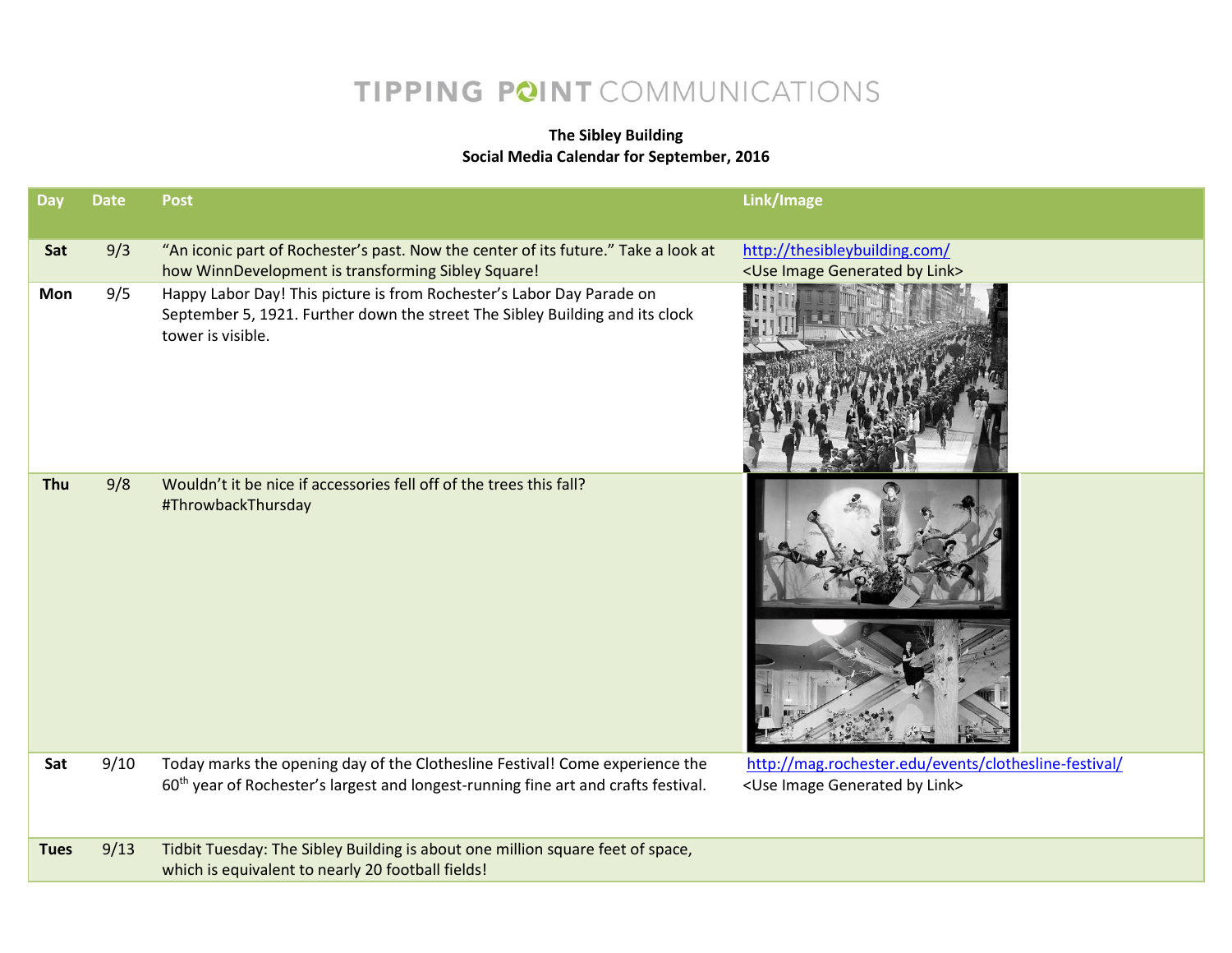| <b>Day</b> | <b>Date</b> | <b>Post</b>                                                                                                                                                   | Link/Image                                                                                                                                                         |
|------------|-------------|---------------------------------------------------------------------------------------------------------------------------------------------------------------|--------------------------------------------------------------------------------------------------------------------------------------------------------------------|
| Fri        | 9/16        | Who else is craving a sweet treat from Sibley's Tea Room?                                                                                                     | EA<br><b>ROOM</b><br>Sibley, Lindsay & Curr Co.<br>Rochester, & & New York<br>Hours   S.A. M. to 5:30 P. M.                                                        |
| <b>Mon</b> | 8/19        | "Meet me under the clock." The original Sibley timepiece has been restored,<br>inverted, and mounted on a street pole for all to admire within Sibley Square! | ry10010a ipen Rochester Public Library Local History Division<br>http://www.rochestersubway.com/topics/2013/11/deep-inside-<br>rochesters-big-old-sibley-building/ |
| Fri        | 9/23        | Looking for exciting plans this weekend? Enjoy a Rochester Rhinos game<br>tomorrow with family and friends as they face off against Toronto.                  | http://www.uslsoccer.com/game/show/13218505?subseason=2<br>80291                                                                                                   |
|            |             |                                                                                                                                                               |                                                                                                                                                                    |